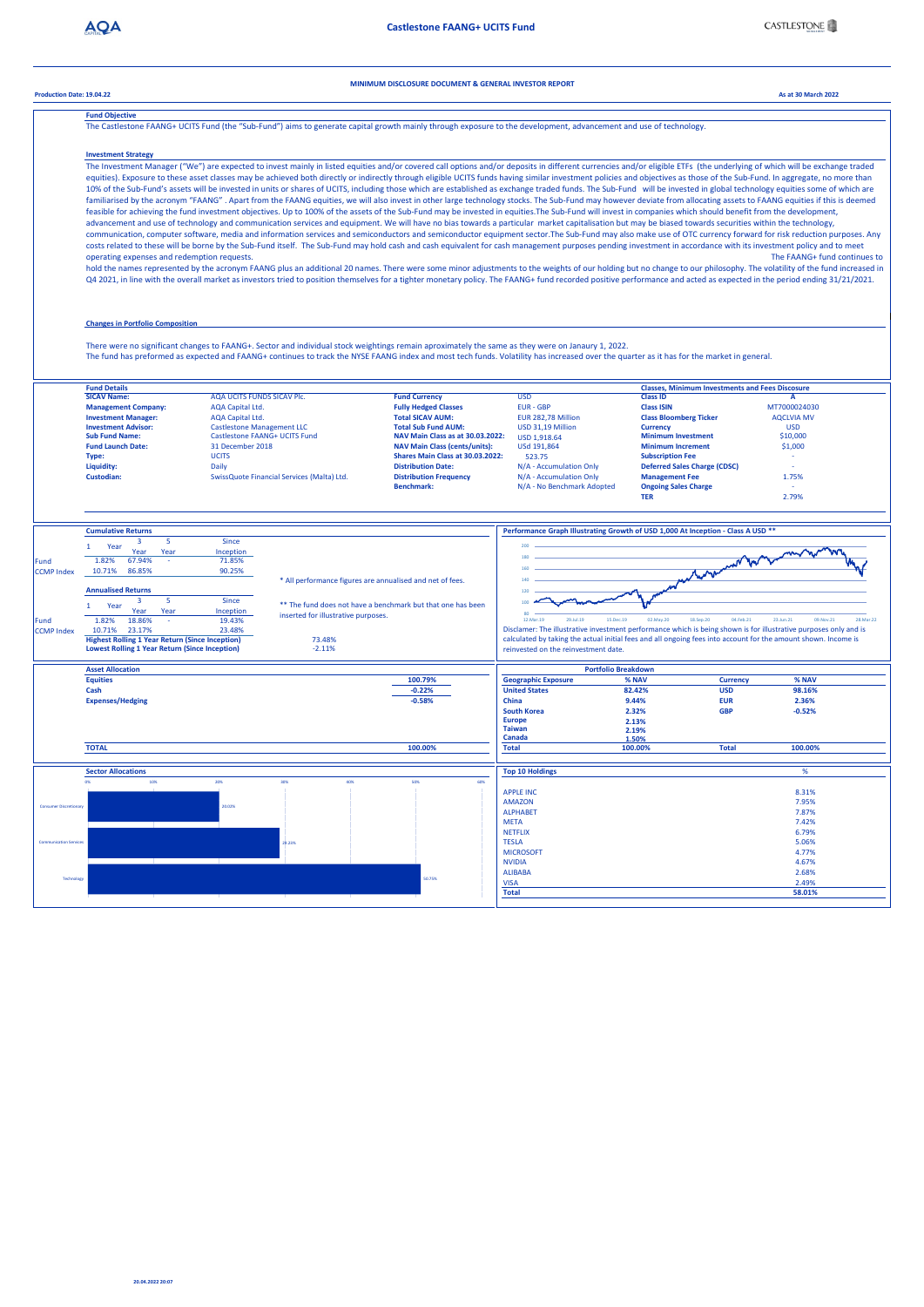

# **Castlestone FAANG+ UCITS Fund** .

## **MINIMUM DISCLOSURE DOCUMENT**

**Production Date: 19.04.22 As at 30 March 2022**

#### **Risk Profile**



The above risk and reward indicator rates this Sub-Fund as category 6 meaning that the Sub-Fund offers a high risk of making a loss but also a high chance of making gains. It should be noted that even the lowest category on the indicator does not mean risk free. The rating shown is not guaranteed and may change over time. The Sub-Fund's rating reflects the nature of its investments and the corresponding risks to which the Fund is exposed. These risk factors, which include the risks listed below, may affect the value of the Sub-Fund's investments or expose the Sub-Fund to losses.

## **Fund-Specific Risks**

**Duplication of Fees** – Given that the Sub-Fund may invest in other collective investment schemes, there may be a risk of duplication of fees and commissions charged against the capital of the Sub-Fund.

**Exchange Rate Risk** – The Sub-Fund may invest in assets denominated in currencies other than USD, thereby exposing the Sub-Fund to fluctuations in exchange rates.

**Charges and Expenses** - Charges and expenses will be charged against capital, which may have the effect of constraining capital growth.

**Operational Risk** – If a custodian appointed by or on behalf of the Sub-Fund were to become insolvent or act negligently or fraudulently, this could lead to the substantial loss of securities held in custody for the Sub-Fund.

More information regarding risks may be found in the "Risk Factors" section in the Company's Prospectus. The "Practical Information" below explains how you may obtain a free copy of the Prospectus and other useful information.

#### **Glossary**

**Annualised Performance:** Annualised performance shows longer term performance rescaled to a 1-year period. Annualised performance is the average return per year over the period. Actual annual figures are available to the investor on request.

**Highest and Lowest return:** The highest and lowest returns for any 1 year over the period since inception have been shown

**NAV:** The net asset value represents the assets of a Fund less its liabilities.

**Sharpe Ratio:** The Sharpe Ratio is used to indicate the excess return the portfolio delivers over the risk-free rate per unit of risk adopted by the fund.

**Standard Deviation:** The deviation of the return stream relative to its own average.

**Maximum Drawdown:** The maximum peak to trough loss suffered by the Fund since inception

**Maximum Gain**: Largest increase in any single month.

**Number Positive Months:** The number of months since inception where the fund has delivered positive return.

**Volatility:** Volatility is a statistical measure of the dispersion of returns for a given security or market index.

| <b>Management Company and Investment Manager Details</b> |                                                          | <b>Investment Advisor Details</b> |                                                                   |
|----------------------------------------------------------|----------------------------------------------------------|-----------------------------------|-------------------------------------------------------------------|
| Name:                                                    | AQA Capital Ltd.                                         | Name:                             | <b>Castlestone Management LLC</b>                                 |
| <b>Address:</b>                                          | 6, Market Street, Floriana, FRN 1082, Malta              | <b>Address:</b>                   | 185 Hudson Street, 25th Floor, Suite 2544                         |
| Tel:                                                     | 00356 2347 9801                                          | Tel:                              | 001 (201) 633 4715                                                |
| Email:                                                   | info@aga-capital.com                                     | Email:                            | info@castlestonemanagementllc.com                                 |
| Website:                                                 | www.aqa-capital.com                                      | Website:                          | www.castlestonemanagementllc.com/#                                |
| <b>Administratror Details</b>                            |                                                          | <b>Custodian Details</b>          |                                                                   |
| Name:                                                    | Calamatta Cuschieri Fund Services Ltd.                   | Name:                             | SwissQuote Financial Services (Malta) Ltd.                        |
| <b>Address:</b>                                          | Ewropa Business Centre, Triq Dun Karm, Birkirkara, Malta | <b>Address:</b>                   | 46 Palazzo Spinola, St. Christopher Street,<br>Valletta, VLT 1464 |
| Tel:                                                     | 00356 2568 8688                                          | Tel:                              | 00356 2713 5161                                                   |
| Email:                                                   | info@cc.com.mt                                           | Email:                            | N/A                                                               |
| <b>Website:</b>                                          | www.cc.com.mt                                            | <b>Website:</b>                   | swissquote.com/malta                                              |
| South African Representative Office Details              |                                                          |                                   |                                                                   |
| Name:                                                    | Prescient Management Company (RF) (Pty) Ltd.             |                                   |                                                                   |
| <b>Address:</b>                                          | Prescient House, Westlake Business Park, Otto Close,     |                                   |                                                                   |
|                                                          | Westlake, 7945                                           |                                   |                                                                   |
| Tel:                                                     | 0027 21 700 3600                                         |                                   |                                                                   |
| Email:                                                   | info@prescient.co.za                                     |                                   |                                                                   |
| Website:                                                 | www.prescient.co.za/                                     |                                   |                                                                   |
|                                                          |                                                          |                                   |                                                                   |